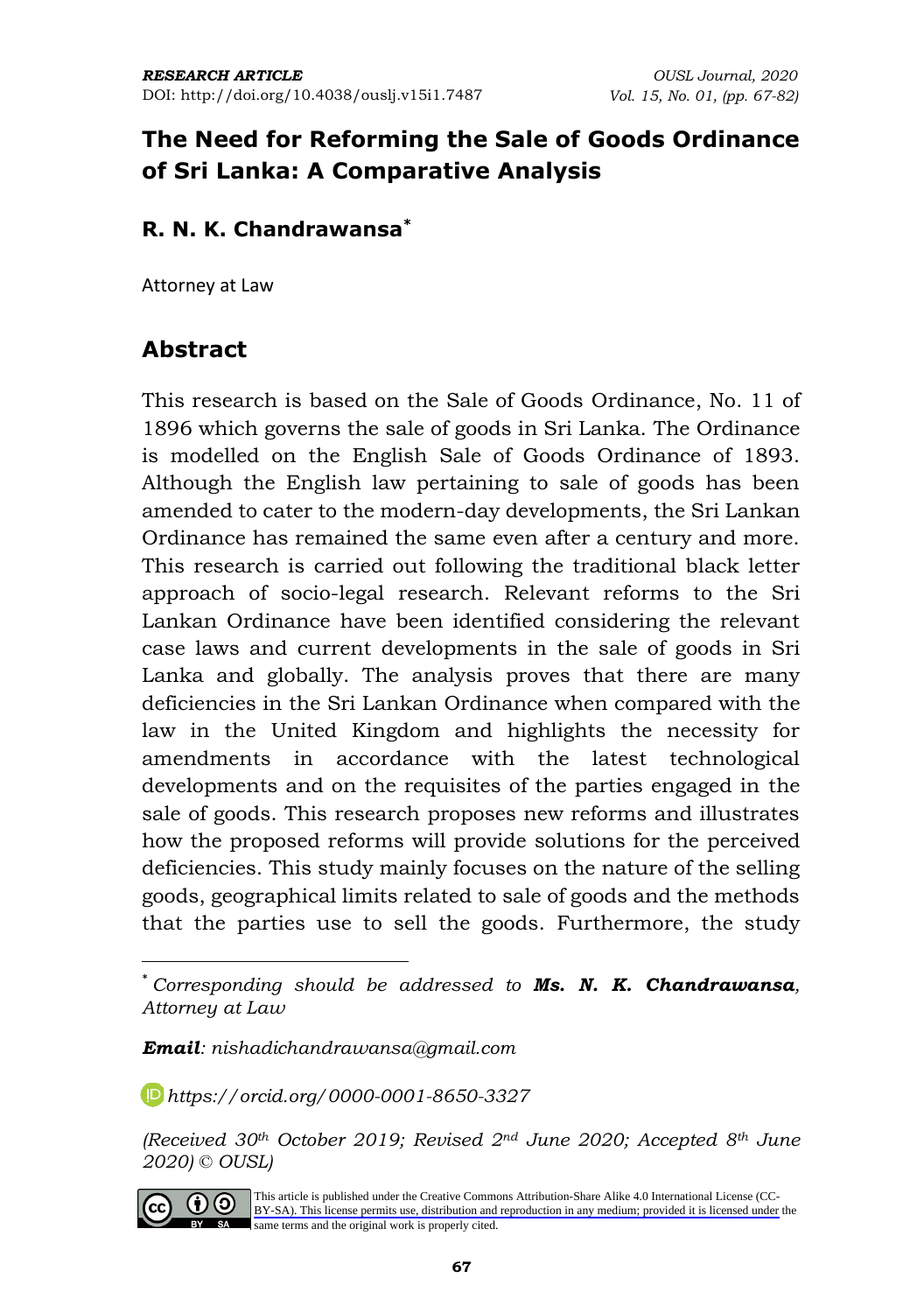focuses on the remedies introduced to the parties involved in the sale of goods.

**Keywords:** Sale of Goods Ordinance, Sri Lanka, UK

## **Introduction**

The sale of goods in Sri Lanka is governed by the Sale of Goods Ordinance, No.11 of 1896 (Hereinafter referred to as SGO) and the law is based on the United Kingdom's Sale of Goods Act of 1893 drafted by Sir Mackenzie Chalmers (*A.G v Abram Saibo*, 1915). United Kingdom (Herein after referred to as UK) has done several amendments to their law by the Sale of Goods Act of 1979 (SGA) which consolidated the Act of 1893 and further, by subsequent legislation with time. Over the last centuries, there has been a vast growth and a development in the technology as well as in the field of commerce. However, Sri Lanka for the past 120 years Sri Lanka has been using the same SGO and the static nature of the Sri Lankan SGO has led to a number of crucial problems. As Roscoe Pound stated, a law is not static and must adapt to the needs of a society (*Roscoe Pound - Further Readings*, 2020).

The Sri Lankan SGO consists of 59 sections and section 2(1) defines a sale and agreement to sell. From section 2(1) to 59 it discusses the multiple areas. However, with the development of the modern world there are some instances where the sale of goods does not fall under the purview of SGO. Since Sri Lanka is a developing country, economic development should be at the level of highest concern. The development of laws to suit the situations and to ease the process is very important. This research suggests potential amendments in a descriptive manner comparing the Sri Lankan law with that of England.

The research discusses the nature of selling goods, where the definition of "goods" is a major concern (section 59), geographical limits related to sale of goods and finally the methods by which sales are concluded. Even though the remedies are there to protect the parties under the SGO, there are loopholes which need to be addressed by amendments to the SGO. Therefore, the research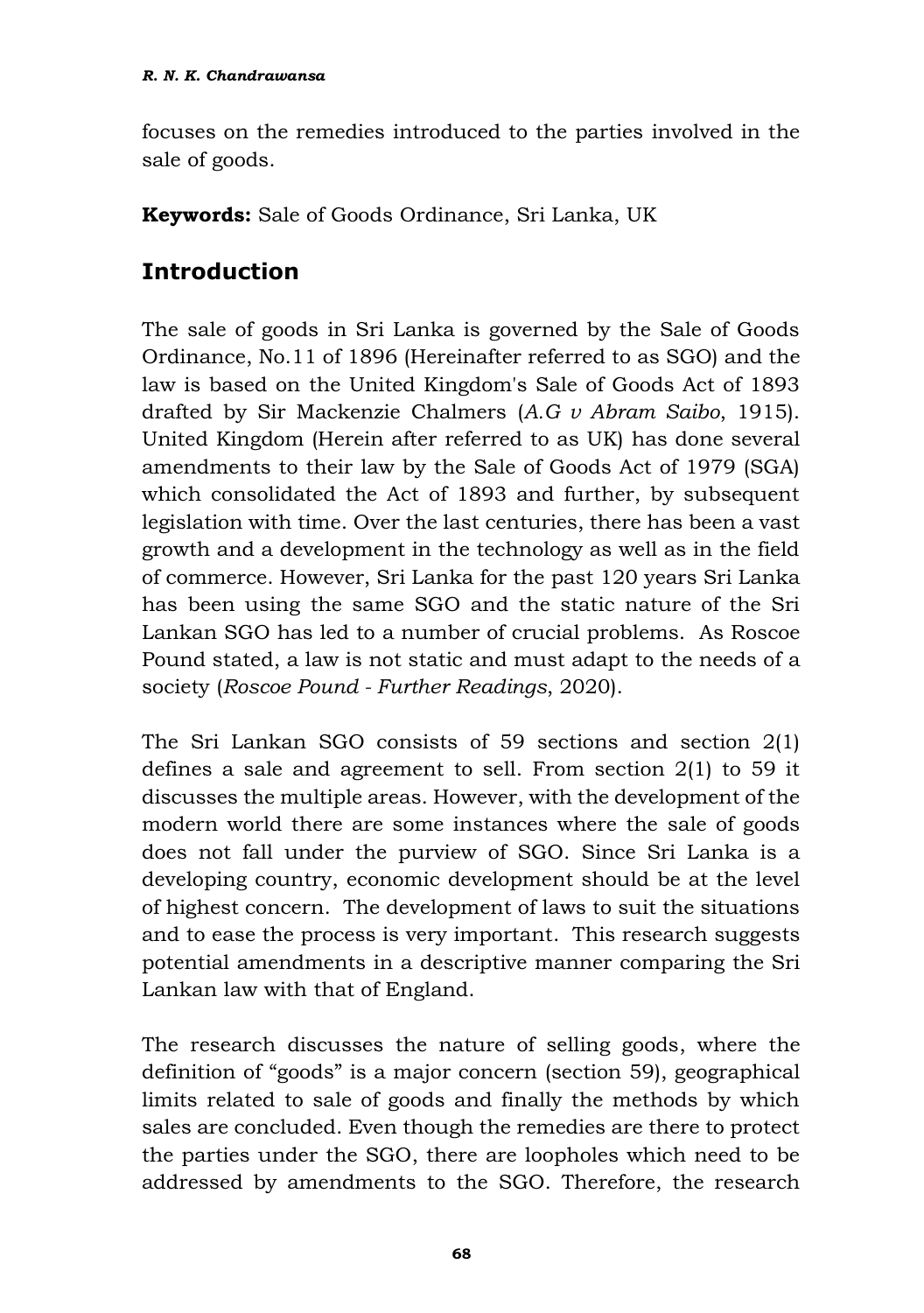discusses the remedies (sections 13, 14, 15 and 16) introduced to the parties by addressing the identified loopholes. In all the above situations, this research offers many statutes currently used in Sri Lanka such as Electronic Transactions Act, No. 19 of 2006, Consumer Affairs Authority Act, No. 9 of 2003 etc. for comparative purposes and at the same time, discusses and compares the laws related to sales of goods in the UK with those of Sri Lanka. Finally, the research in its conclusion offers suitable recommendations to the laws related to sales of goods in Sri Lanka and emphasizes that the Sri Lankan law related to sale of goods should be amended to reflect the latest needs in the commercial world.

The main research objective of this research is to assess whether Sri Lanka should also amend the laws related to sale of goods as in English legislatures based on the changing nature of commercial transactions.

# **Methodology**

The overall approach to this research is based on the traditional black letter approach of the socio-legal research. The relevant statutory provisions and case laws are critically analyzed through a comparative analysis. Qualitative data were collected through a review of primary and secondary data sources. Primary data sources included national and foreign statutes, case law and secondary sources included books with critical analysis, law journals and conference papers etc. The scope of this research is limited to the nature of goods, the geographical limits, methods by which sales are concluded and remedies introduced to the parties.

# **Findings and Discussion**

In this study, the writer has identified the problematic areas under the SGO and they are as follows:

- 1. The nature of the selling goods
- 2. Geographical limits related to the sale of goods
- 3. The methods that the parties use to sell goods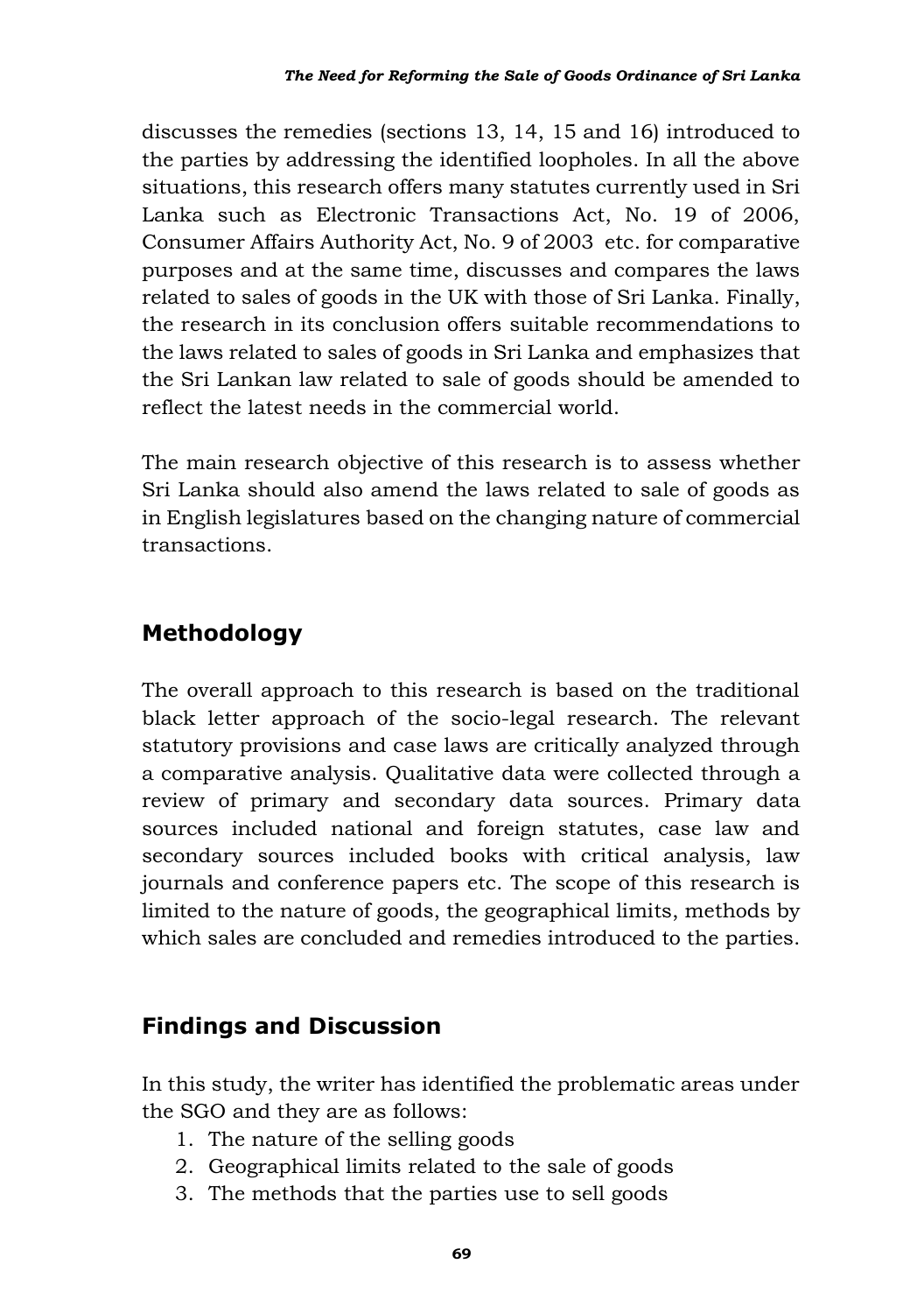The SGO is limited to traditional types of goods and does not cater to novel goods such as software, mobile applications etc. The purview of the SGO is limited to transactions within one country and international trade is not addressed. Modern day transactions for sale of goods are revolutionary with the invent of e-commerce and such novel methods are not addressed. Due to these issues, the SGO should be amended, or a new Act should be introduced. Since there is a wide area to be discussed under the SGO, this research focuses only on the relevant sections.

#### *Nature of Goods*

This is an important area to be discussed and analysed because before the sale, the goods should be identified properly. That means the goods should be under the definition of the SGO for the concerned parties to apply the provisions. Section 59(1) of SGO states as follows:

*"goods include all movables except money. The term includes growing crops and things attached to or forming part of the land which are agreed to be severed before sale or under the contract of sale."*

In the modern world, the goods which are involved in transactions are different. Novel goods are available to be purchased using online platforms such as music videos, software, computer games etc. The problem is that these products do not fall under the definition of SGO. The Intellectual Property Act, No. 36 of 2003 offers an option to solve several problems related to those types of product. Section 5 of this Act mainly focuses on computer software, broadcasting, music videos and many other digital purchases. If an Intellectual property right is violated, the parties cannot take the remedies under SGO. However, using the Intellectual Property Act, No. 36 of 2003, the infringer can be sued easily for breaching the Intellectual property rights of parties.

*St Albans City and District Council v International computers* case (*St Albans City and District Council v International computers*, 1996) discussed the issue with regard to software. St. Albans City and District Council has bought a software to calculate tax money. The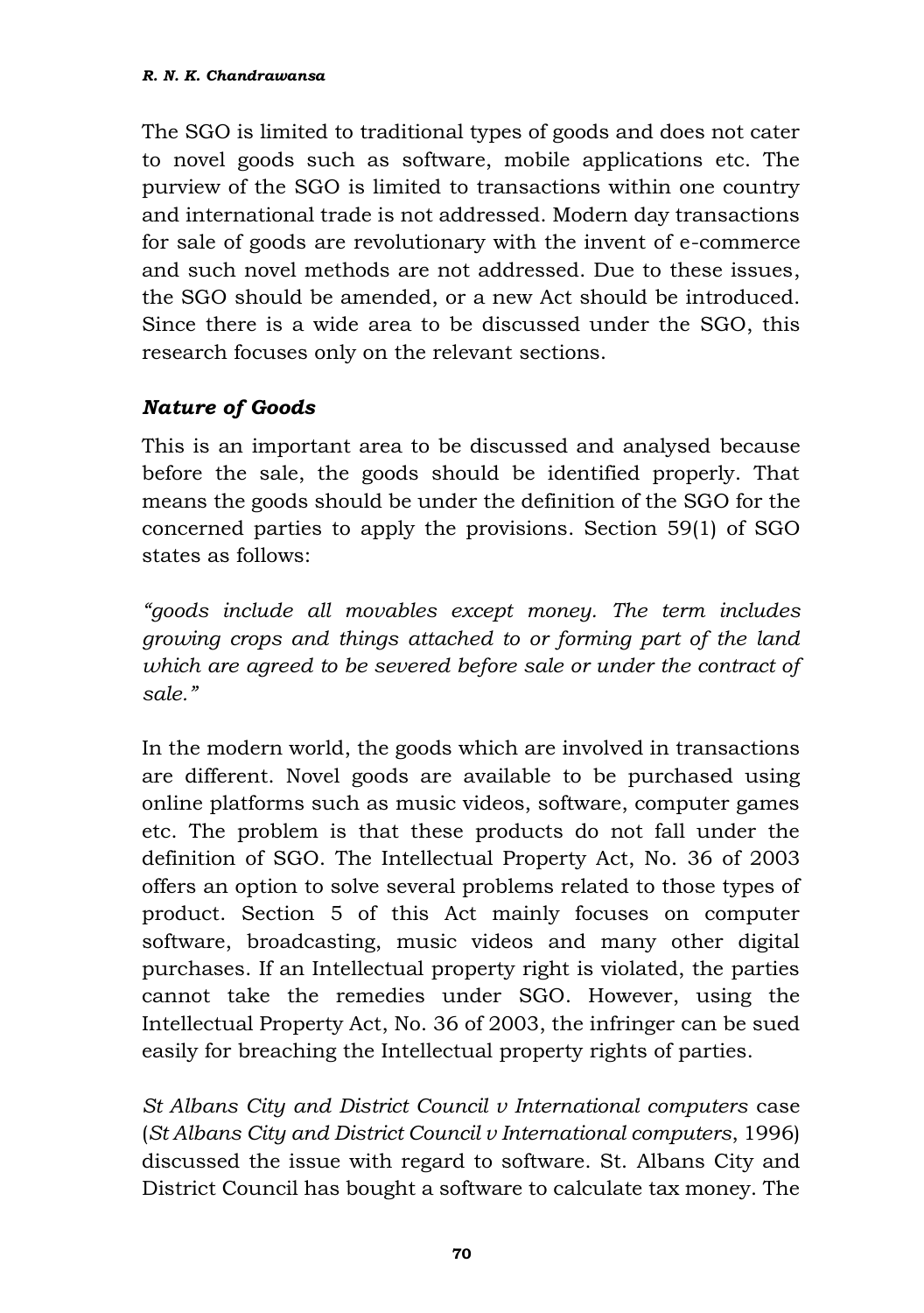calculations made by the software were wrong and the issue at hand was whether the software falls under the category of goods or not. The court stated that if the software was connected with a hardware that could be considered as goods and just software could be considered as a service and further stated that it could be included in the Intellectual property category. In the abovementioned case, the court opined that the quality and the fitness implied by section 14 of the Sales of Goods Act in England or the section 9 of the Supply of Goods and Services Act of England.

In the case *Robinson v Graves* (*Robinson v Graves*, 1935) dispute arose over an agreement. An artist had promised to make a portrait. The question arose on the definition of goods. English Court of Appeal held that it was a contract for "work and materials" and could not be considered as a good but could be considered as a service.

There are some instances where the customers buy software for a limited period of time such as virus guards. In the case *Watford Electronics Ltd v Sunderson* (*Watford Electronics Ltd v Sunderson*, 2001) it was decided that such a situation was covered under 1982 Supply of Goods and Service Act section 6(1) and not under 1979 SOG Act. Thus, the English court declared that in such an instance the software was a service. Sri Lanka does not have a Supply of Goods and Service Act. Furthermore, the SGO in Sri Lanka does not give a proper categorization to goods and services.

There were many serious issues that arose in deciding whether body organs should be considered as goods or not. That is again an unclear and complicated area that has to be analysed from an ethical point of view. Sri Lanka has special Acts which prohibit and control selling of body organs and parts such as blood. In the *R v Australian Red Cross* (*R v Australian Red Cross*, 1991) the court held that blood could not be considered as goods and if it was considered as goods, there might be many moral and social issues. According to the section 59(1) of the SGO definition of goods, the "goods" include all movables except money. Based on that definition, body organs and parts when separated from body can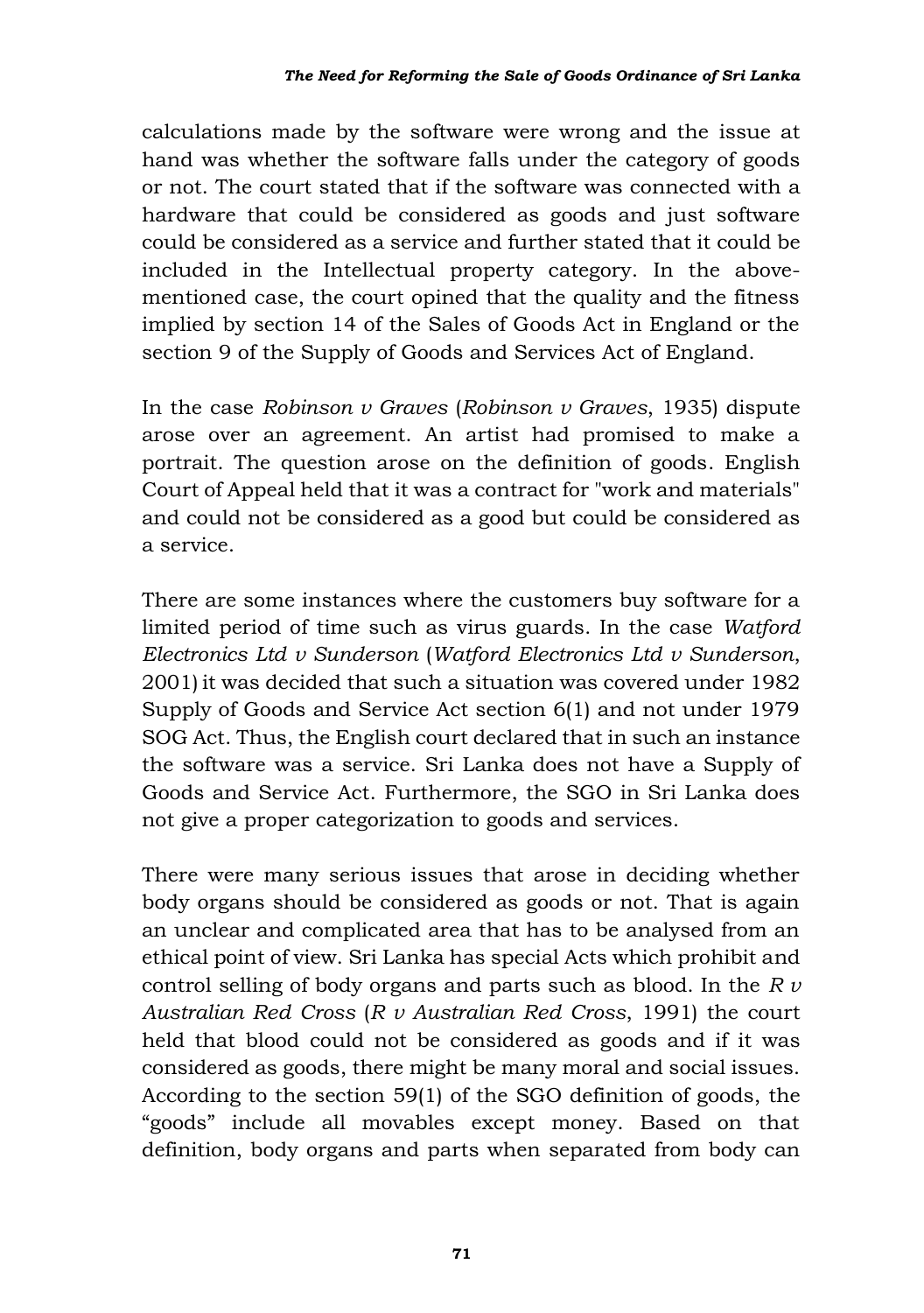be considered as "goods". However, some goods including body organs are excluded by case law.

There are non-regenerative items that can be bought for money which get wasted after usage. Electricity is one such example. *Singer v Baltimore gas and Electricity* case (*Singer v Baltimore gas and Electricity*, 1989) stated that electricity dis not fall under the interpretation of goods and Sri Lanka too follows the same law. In Sri Lanka, Electricity Act, No. 20 of 2009 is applied to situations where electricity is concerned.

Immovable things such as land, crops before they get separated from the land are not considered as goods according to the interpretation given under the SGO. For an example, in the case *Morgan v Russell* (*Morgan v Russell*, 1909) heap of slag and cinders were attached to land and due to the attachment, they were immovable and they were not considered as goods.

This creates problems, because for different products different statutes should be used. Due to this, the courts have to refer many statutes for the same type of cases where only the type of the product is different. In the SOG Act 1979 of England section 14(2) discusses the issue of quality of goods instead of merchantable quality. England has introduced that because the "quality of the goods" covers a broad area than the term "merchantable quality", but this aspect is not present in the section 14 of the Sri Lankan SGO (Wijerathna, 2016).

#### *Geographical limits*

Nowadays, the buyers and sellers choose the internet to conduct their transactions because that makes the business fast and easy. Usage of emails, websites, such as e -bay for transactions, has become a common practice. Credit cards and debit cards are commonly used in sale of goods, which is one of the latest trends in e-commerce. The Electronic Transactions Act, No. 19 of 2006 (based on the standards established by United Nations Commission on International Trade Law (UNCITRAL) Model Law on Electronic Commerce (1996) and Model Law on Electronic Signatures (2001)), Payment and settlement systems Act, No. 28 of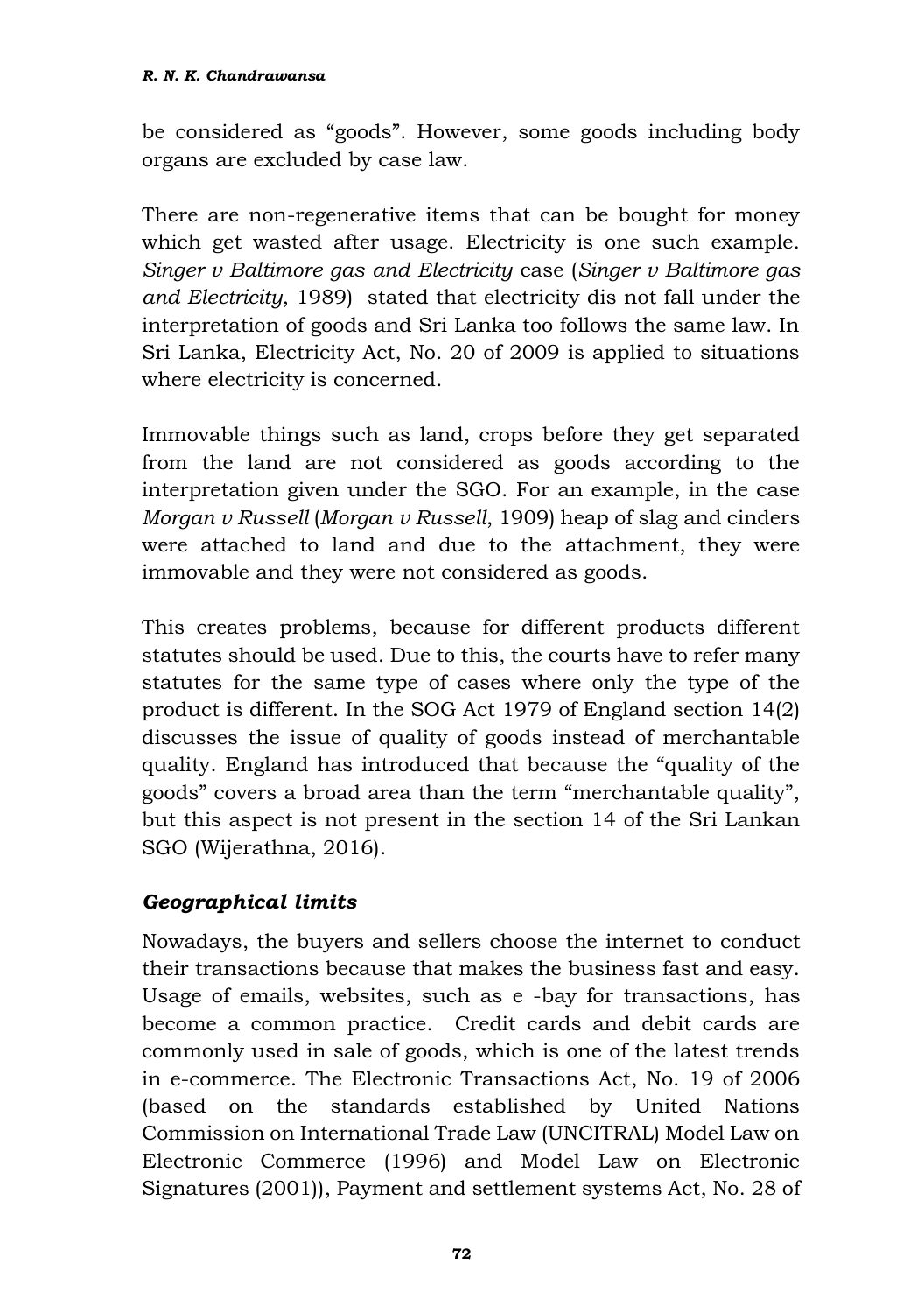2005 and Payment Devices Frauds Act, No. 30 of 2006 are the new laws which have been introduced to this area. Section 5 of the SGO states that,*"the sale can be enforceable if the buyer has accepted the goods or part of it, paid the price or part of it or unless some note or memorandum in writing signed"* This section does not cover internet transactions. Atiyah states that, "*policy makers must be careful not to be carried away by the hyperbole and exaggeration which has, at times come to characterize the debate on the future development of electronic commerce*"(Atiyah et al., 2010).

When the buyer and the seller are from two different jurisdictions, problems arise due to non-compatibility of the laws with the main issue being the specific law which should be applied. The SGO is silent in such situations and due to that the parties face problems in solving their issues arising from sale of goods. In *Marchant Heyworth v Usoof* case (*Marchant Heyworth v Usoof*, 1955), the parties entered into a contract to sell 50 tons of rubber. The seller was in Sri Lanka and the buyer was in England. Seller could not send half of the stock. The buyer has taken compensation for that according to an arbitration order given by the English High Courts. However, the Sri Lankan Colombo District Court stated that the arbitration order could not be applied in Sri Lanka. Afterwards the Supreme Court has decided that arbitration could be impliedly applied in here and that there was no need of a written agreements for that purpose.

Especially, when there are two jurisdictions, where parties tend to engage in e-commerce such as electronic transactions using credit cards, the SGO does not govern such transactions. The Electronic Transaction Act, No. 19 of 2006 has been introduced to facilitate electronic transactions. The following areas covered under the Act:

- 1. Electronic records (Section 3)
- 2. Electronic signatures (Section 7)
- 3. Contracts (Section 11)
- 4. Liabilities of certification service providers (Section 16)

The SGO does not cover the frauds and errors attributed to credit card transactions. Section 9 of the SGO does not cover such issues. Payment and Settlement Systems Act, No. 28 of 2005 is there to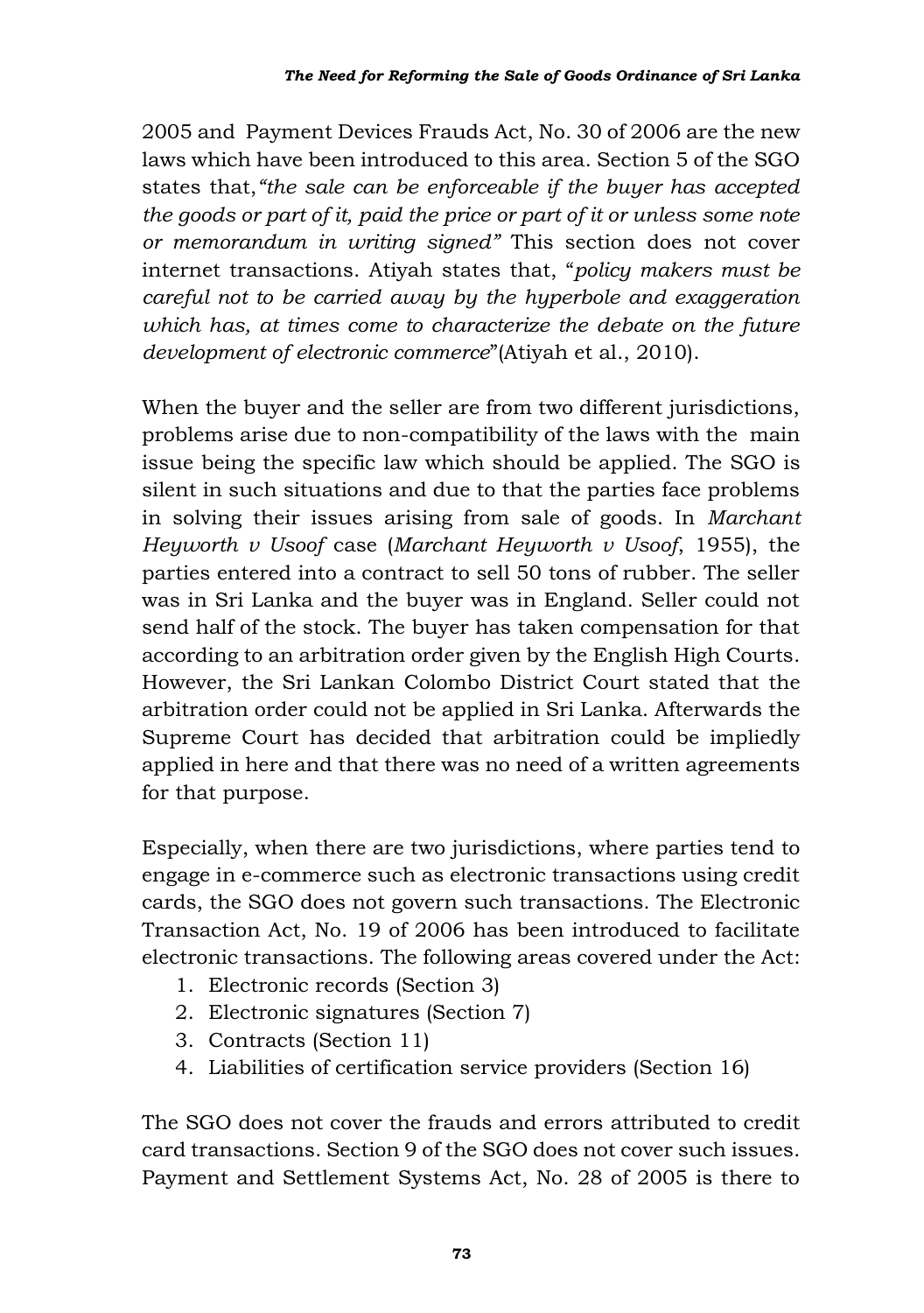solve the problems regarding credit card payments, electronic cheques and most of the other e-commerce transactions. The Payment Devices Frauds Act, No. 30 of 2006 deals with the frauds related to electronic transactions. The 1974 Consumer Credit Act of Britain controls the credit card transactions and, at the same time, it is connected to 1979 SOG Act (*Jarrett v Barclays Bank*, 1997). Therefore, it is clear that Sri Lanka maintains a blend of different statutes. That practice causes problems with the parties who are engaged in selling goods, since there are many statutes related to the same transaction itself.

The Part 5 of the English Act states that if the buyer is not happy with the stock of goods, the buyer can return the goods within 6 months of the delivery and can claim the amount paid or can claim to repair the goods when there are any defects. If the seller does not act accordingly, the buyer has the right to conclude the contract. In the English law a "Cooling- off period" is accepted. However, this cooling off period is not addressed in the SGO or any other law related to that in Sri Lanka.

#### *Methods by which sales are concluded*

There are enough ways to do transactions such as leasing, brokers, barter, hire purchase etc. (*Aldridge v Johnson*, 1857). New trends have been introduced to the commercial world to proceed with transactions. At certain instances, the seller has the full authority to keep the goods with him until he gets the full payment. Lien has been introduced by the *Aluminium Industries Vasen v Romalpa Aluminium Ltd* case (*Vasen v Romalpa Aluminium Ltd*, 1976) with the help of "Romalpa clause". However, this was not accepted by *Borden (UK) Ltd v Scottish Timber Products Ltd* case (*Borden (UK) Ltd v Scottish Timber Products Ltd*, 1981). The new concept has been followed in *Clough Mill Ltd v Geoffrey Martin* (*Clough Mill Ltd v Geoffrey Martin*, 1984) and in *Henry Lennox (Industrial Engines) Ltd v Graham Puttick Ltd* (*Henry Lennox (Industrial Engines) Ltd v Graham Puttick Ltd*, 1984) case. In the Sri Lankan context, no amendments have been introduced to this area, but England has introduced amendments which also addresses this new concept. Moreover, sales by the use of cheques, credit cards, promissory notes do not lie with the section 2(1) of the SGO, but still the main process is the sale of goods. Most of the parties use these new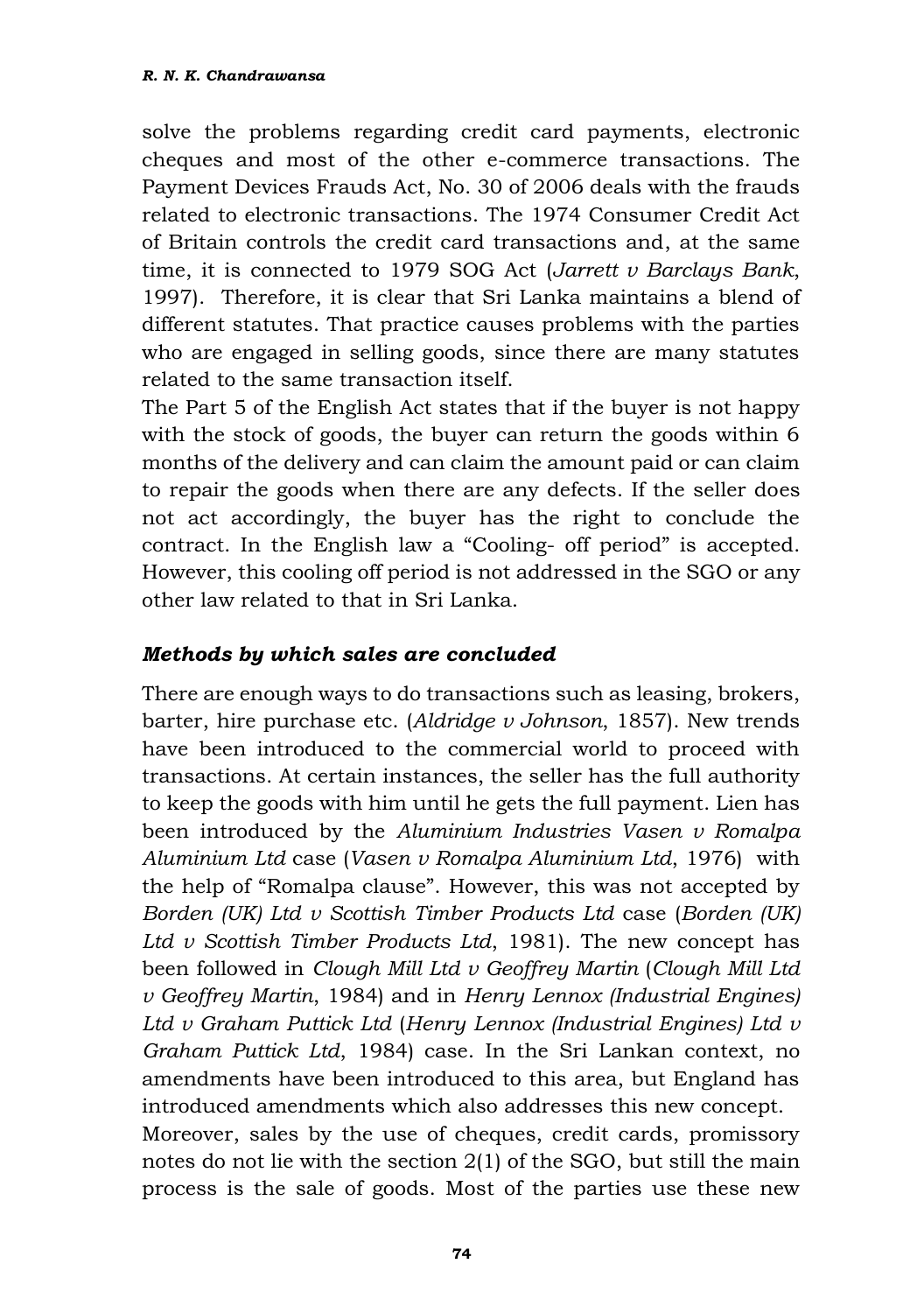trends to complete their transactions and at the same time question arises because that does not lie under the SGO itself. The Bills of Exchange Act, No. 25 of 1927, the Payment and Settlement System Act, No. 28 of 2005, the Payment Devices Frauds Act, No. 30 of 2006 apply here.

The courts in *Helby v Mathews* (*Helby v Mathews*, 1895) held that lease does not lie under the SOG Act. Similarly, in *Belsize Motor Supply Company v Cox* (*Belsize Motor Supply Company v Cox*, 1914)*, De Silva v Kuruppu* (*De Silva v Kuruppu*, 1941) *and Karunapala v State* (*Karunapala v State*, 1974), the court held that, hire purchase was not included in the sales of goods. Therefore, these cases have followed Consumer Credit Act, No. 29 of 1982 (Hereinafter referred to as CCA). In normal sales, the SGO sections 13 to 16 are applied for implied warranties and conditions, but for hired goods those sections cannot be applied. Section 3 of the CCA clearly provides the requirements relating to hire-purchase agreements. That clearly states about implied conditions and warranties under section 4, especially for hired goods. Section 6 provides for the passing of property in hire purchase etc. and all these are not covered under the SGO. The UK Consumer Credit Act of 1974, by virtue of section 8 gives the limit of credit as  $\&$  25,000 and later amendments were made. The Sri Lankan CCA does not provide a credit limit which may be considered as an advantage.

The SGO of 1893, the Hire Purchase Act and Credit Sale Act, No. 06 of 1964 and the Consumer Credit Act of 1974 were combined to make the SOG Act of 1979 in England. In Sri Lanka, the laws related to sale of goods are dispersed among several statutes. Therefore, it is recommended that all related laws should be combined to form a single Act similar to England.

Section 14(3) of the English SOG Act of 1979 states that,

"*where the purchase price or part of it is payable by instalments and the goods were previously sold by a credit-broker to the seller, to that credit-broker.*"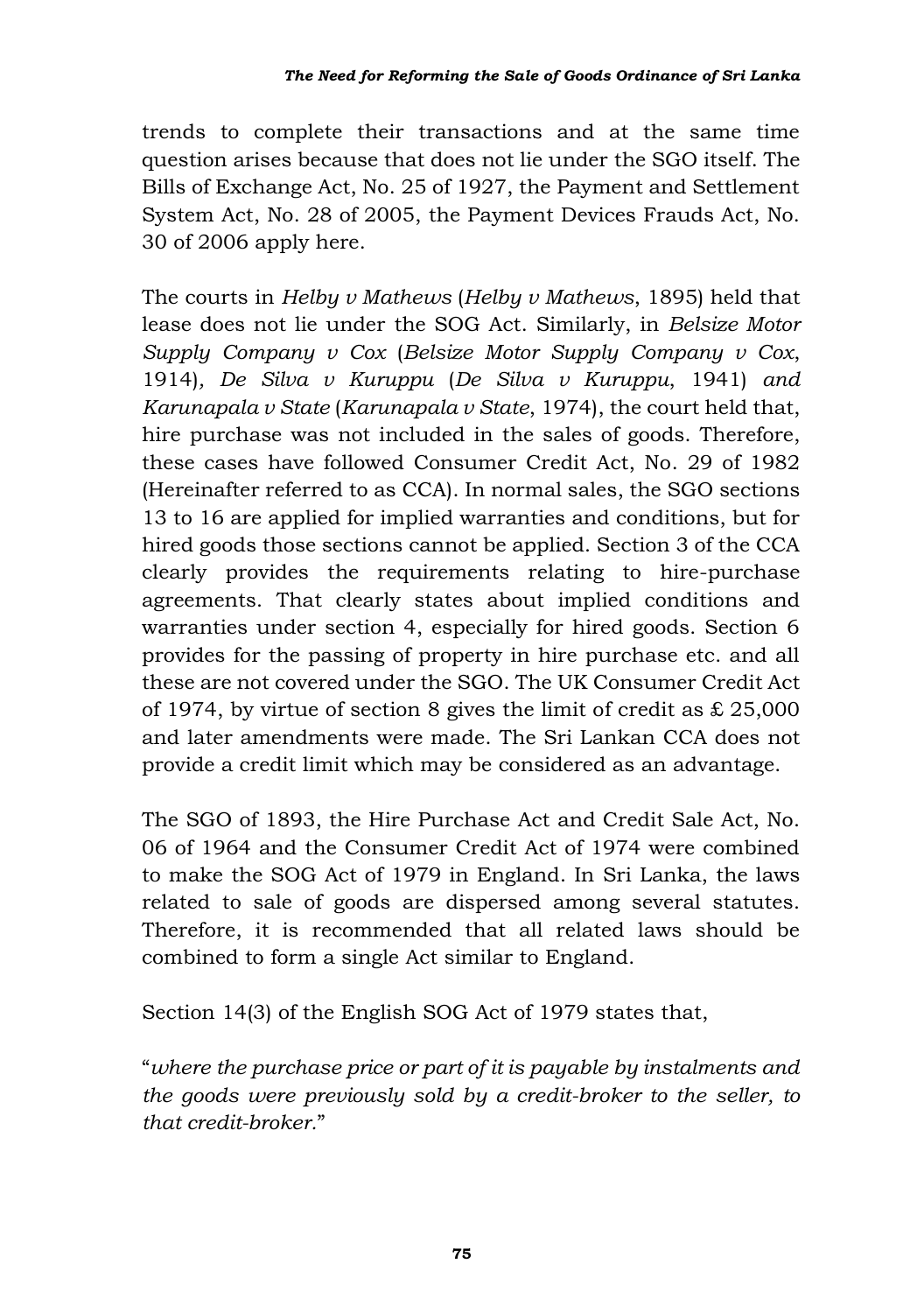This clearly depicts that the Acts have to be read with the SOG Act of England.

Sri Lankan SGO has no such advanced amendments and such transactions are covered by CCA of 1982. When it comes to hire purchase, if all the premiums have been paid, the transaction automatically turns to a normal sale under the SGO, which is not mentioned in the statute.

#### *Remedies introduced to the parties*

Remedies are to protect the parties under the SGO. However, the parties who are engaged in the process of sale of goods have a very limited knowledge about this area. The sections 13, 14, 15 and 16 come up with conditions and warranties which provide protection to buyers. The sections address implied undertaking as to title, sale by description, implied conditions as to quality or fitness and sale by sample. When the conditions and warranties are being breached, they can be enforced through the courts, but it is an arduous process. Therefore, the buyers do not tend to get that protection through court proceedings which lead to sellers enjoying undue advantages. Consumer Affairs Authority Act, No. 9 of 2003 (hereinafter referred to as CAAA) has been introduced to solve this issue and it covers the loopholes of the SGO. The CAAA can be applied to protect the consumers by the goods which are hazardous to life, to overcome unfair trade practices, for the consumers to have adequate access to goods and services at competitive prices, to seek redress against unfair trade practices and restrictive trade practices or from any other form of exploitation of consumers by trade (Section 7). Further, CAAA can be applied for false representations (Section 31) and when there is no due care and skill in sale of goods or services. (Section 32). Furthermore, it states that goods should be reasonably fit for the purpose as an implied warranty which is given under the sections 13, 14, 15 and 16 of the SGO. However, the SGO does not mention the provision of services. This can be considered as a weakness in the SGO.

In *shell gas v Consumers affairs authority* case (*Shell gas v Consumers affairs authority*, 2007) gas leaked from a gas cylinders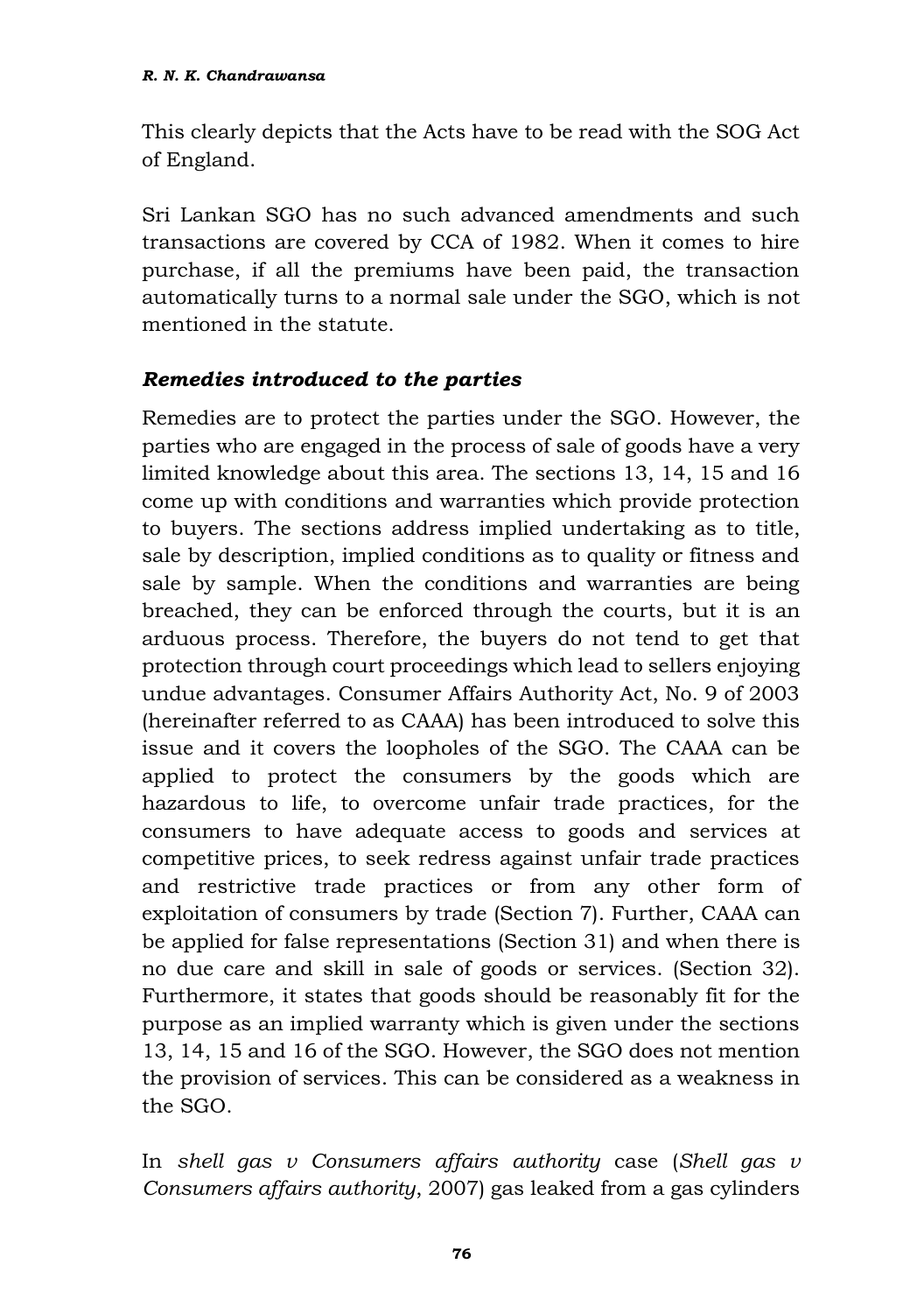which meant that the buyer could not use it. Even though the buyer could use the SGO to get the remedies, actions were taken under the section 13 of the CAAA.

The Food Act, No. 26 of 1980 and the Food Amendment Act, No. 20 of 1991 along with the other amendments, deal with issues related to food. Under the Food Act, selling and display of food, their quality and sanitation are addressed. The SGO does not address the above-mentioned issues related to food. It creates a problem on the SGO itself because food also can be considered as goods.

The protection given to the buyer under sections 13, 14, 15 and 16 is not clear because SGO itself states that these protections can be excluded. To overcome the difficulties faced by the buyer and to stop the seller from having undue advantages, solutions have been introduced by the section 7(1), 7(2) and 7(3) of the Unfair Contract Terms Act, No. 26 of 1997. The section 7(1) states that, a contract term which exclude or restrict the section 13 of SGO shall be of no effect. The section 7(2) of the Act states that a contract term which exclude or restrict section 14, 15 and 16 of the SGO as against a person dealing as consumer shall be of no effect. Moreover, the section 7(3) of the Unfair Contract Terms Act, No. 26 of 1997 says that the restrictions allowed under section 7(2) for non-consumers should be reasonable. These are examples of the usage of other Acts to fill the gaps of the SGO. England is more advanced on this because they have introduced SOG Act of 1979 combining Unfair Contract Terms Act of 1977 and sections 12, 13, 14 and 15 of the SGO of 1893.

Section 75 of the CAAA of Sri Lanka states that, consumer means any actual or potential user of any goods or services made available for a consideration by any trader or manufacturer. Therefore, it is evident that the services are also covered by this Act. In the Act, goods mean any food, drink, pharmaceutical, fuel and all other merchandise and there the service means service of any description which is made available to actual or potential users. The area covered by this Act is broader than the area which is covered by the SGO*.* Therefore, many gaps in the SGO is filled by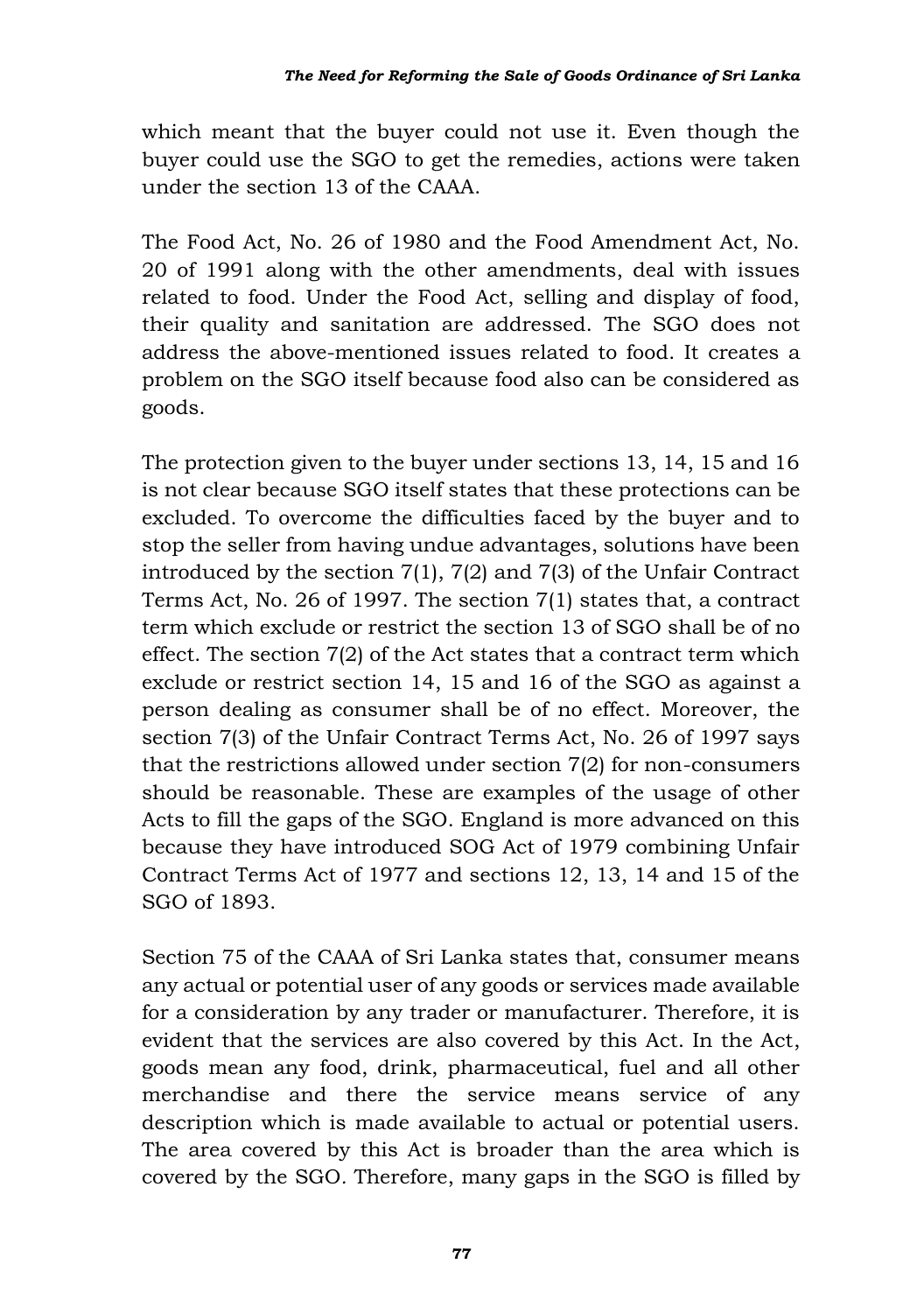the CAAA in Sri Lanka. In England, the amendments have been carried out to the Sale of Goods Act to cover the services. English Sales and Supply of Goods to Consumer Regulations 2002 have also introduced certain remedies for these areas.

In *Jayasena Perera v Ratnadasa* (*Jayasena Perera v Ratnadasa*, 1981) Sharvananda J has applied the sections 18, 19, 20, 50 and 57 with the sections 12, 13 and 14 of the Motor Traffic Act. This shows that the SOG is applied with other Acts in the Sri Lankan courts.

Atiyah states that,

"*Present law of Sale of Goods is somewhat patch work"* (Atiyah et al., 2010)*.* 

In *Mercantile credit Ltd v Sirimawathie* (*Mercantile credit Ltd v Sirimawathie*, 1996) case the section 22 (d) of the SGO has been applied. It is clear that SGO is still in use despite the defects alluded to.

In view of minimizing the aforementioned issues, the new Act in England has taken into consideration the newer types of goods, geographical issues and novel modalities of selling goods,up to a certain extent. Furthermore, English courts have made clear connections with the other new Acts. Therefore, there is no necessity for the lawyers and judges to search for laws as in Sri Lanka.

There are some areas that have still not been covered by other Acts which creates further problems. Further, in some instances there are conflicts in the SGO itself. There is a conflict between the Section 34(1) and Section 35 in the Sri Lankan SGO. England has introduced solutions through 1967 Misrepresentation Act section 4(2) for such conflicts.

If Sri Lanka introduce changes to the definition of goods to cover a vast area, if the geographical limits are considered in the SGO and further new methods of selling goods are being introduced, Sri Lanka will be able to minimize many problems related to sale of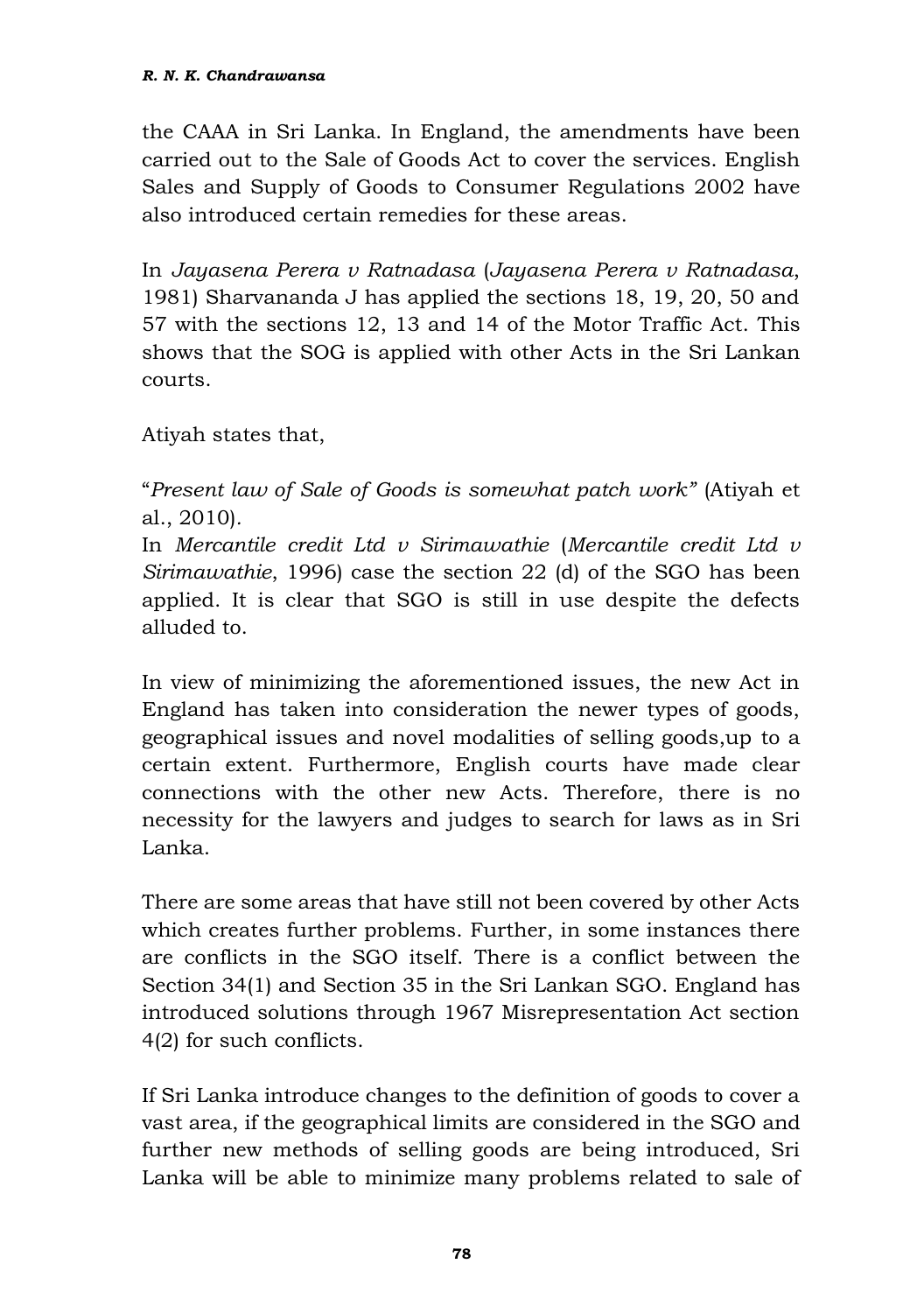goods. A person can argue that there is no need for amendments because there are enough new Acts that have come up and without any issues people can use them. However, taking into consideration the complicated issues that arise in the modern business world, it is always easy and straightforward to use one Act which covers almost all these areas. Then these conflicts will not arise.

As Atiyah states, internationally people tend to minimize these problems by having special Conventions etc. International Convention on Sales of Goods (CISG) has been introduced, and as of 27 September 2019, 92 states have ratified, acceded to, approved, accepted, or succeeded to the Convention (*United Nations Treaty Collection*, 2020). Sri Lanka is not yet a signatory. However, if Sri Lanka follows CISG provisions, many problems would be solved.

# **Conclusions**

In the modern era, with the technological advancement, the requirements pertaining to the sale of goods have evolved considerably. New trends such as digital techniques are at the forefront of transactions. Both buyer and seller have to adapt and deal with such changes. The laws pertaining to sale of goods should also evolve in tandem with the changing face of sales. However, the Sri Lankan laws have not experienced such drastic changes in comparison to other developed countries such as the UK. This stagnation has given rise to several issues for parties engaging in sales.

The future trends cannot be predicted and therefore reforms cannot be introduced to cater to potential new developments of the future. However, reforms should take place to adapt to the current advancements. This is applicable to all areas of law. It is always true that no one can make complete laws to fulfil the needs of all the parties. However, to fulfil justice, better reforms should be introduced with a clear vision. Then only the sale of goods transactions will be done without any complexities leading to economic development.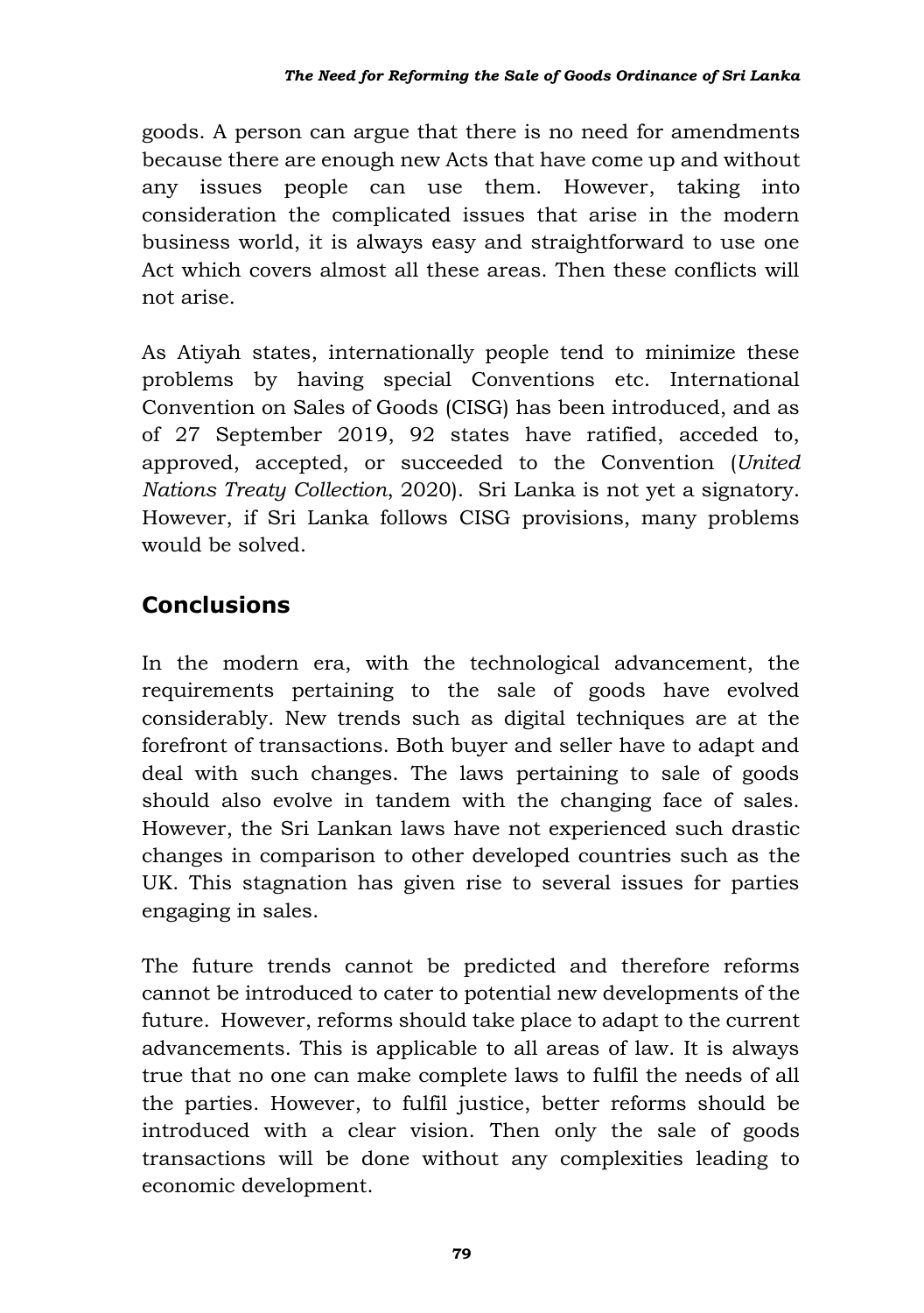The existing law regarding sale of goods is more than 120 years old, and amendments incorporating the latest developments is an urgent and an essential requirement. These new developments include e-commerce etc. Moreover, the reforms should protect the rights of the sellers and buyers who are engaged in sale of goods. Most areas of the SGO, including Section 17, need amendments, with due consideration given to current needs and complexities, to mitigate the predicaments. This has clearly shown results in countries such as the UK where they have introduced timely reforms. However, they too continually experience issues, due to the ever-changing trends in technology which are introduced to business transactions.

In consideration of the Sri Lankan SGO, there are many issues with the application of laws ranging from simple issues such as the definition of "goods" to complex issues such as contradictions within the same section. Following are the recommendations of this study to implement the related laws.

E-commerce should be added to the sections of the SGO. With the new amendments, offer and acceptance in sale of good transactions can be carried out with emails and other modalities of digital communications. This will expedite the transaction process and at the same time ease the process. The expected result of such reforms is the development of the commercial world.

Two countries may be involved in one particular transaction, and there may be contradictions of the applied laws. However, if the laws are similar and developed enough to meet the requirements of the day-to- day world, there will not be problems as transactions will go smoothly with the new developments. As previously explained, *Merchant Heyworth v Usoof* case (*Merchant Heyworth v Usoof*, 1955) is an example for such situations. There are instances where the Sri Lankan courts have applied laws of other countries on similar matters. This clearly shows that Sri Lanka accepts the amendments and developments of the other countries to settle their matters related to sales of goods.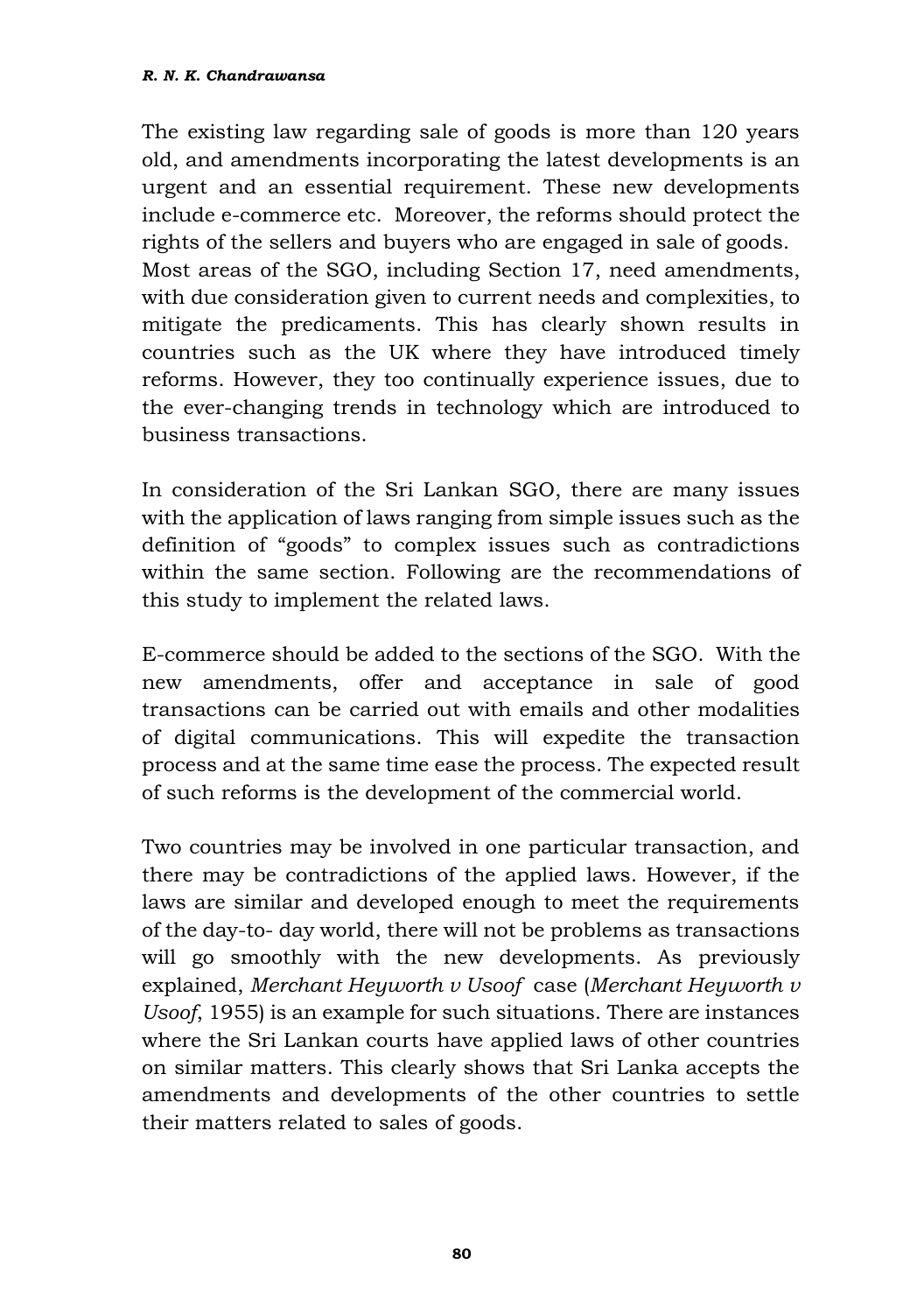Even though there is an Electronic Transactions Act, No. 19 of 2006, e-commerce should be added to the sections of the SGO. Therefore, it will be easy for the lawyers and judges to handle the matters related e-commerce.

Credit card payment methods should be included in the SGO because in the modern world that is one of the mostly used methods to make payments. In the UK, Consumer Credit Act of 1974 is used as a solution to this problem. On the other hand, software programs and music videos also should be included in the category of goods to minimize the issues that arise due to defining "goods" under the SGO. Sections 13,14,15 and 16 cannot be applied to software as the SGO has not been amended to include such products. Therefore, to apply those sections, software should be included into the category of goods. There are other complicated situations such as blood and other body organs which are connected with ethical issues, which require careful consideration under the SGO.

In Sri Lanka it is evident that when there are issues with the sale of goods the Sri Lankan courts always tend to use other Acts than looking for a solution through the SGO itself. Therefore, the SGO should be amended properly in order to provide solutions to the current problems related to sale of goods.

### **References**

A.G v Abram Saibo, 18 NLR 417 (1915).

- Atiyah, P. S., Adams, J., & MacQueen, H. (2010). *Atiyah's Sale of Goods* (12th Edition). Pearson.
- Belsize Motor Supply Company v Cox, 1 K.B. 244 at 252 (1914).
- Borden (UK) Ltd v Scottish Timber Products Ltd, Ch 25 (1981).

Clough Mill Ltd v Geoffrey Martin, 1 WLR 1067 (1984)

De Silva v Kuruppu, 42 NLR 539 (1941).

Helby v Mathews, AC 471 (1895).

Henry Lennox (Industrial Engines) Ltd v Graham Puttick Ltd, 2 Lloyd's Rep. 422 (1984).